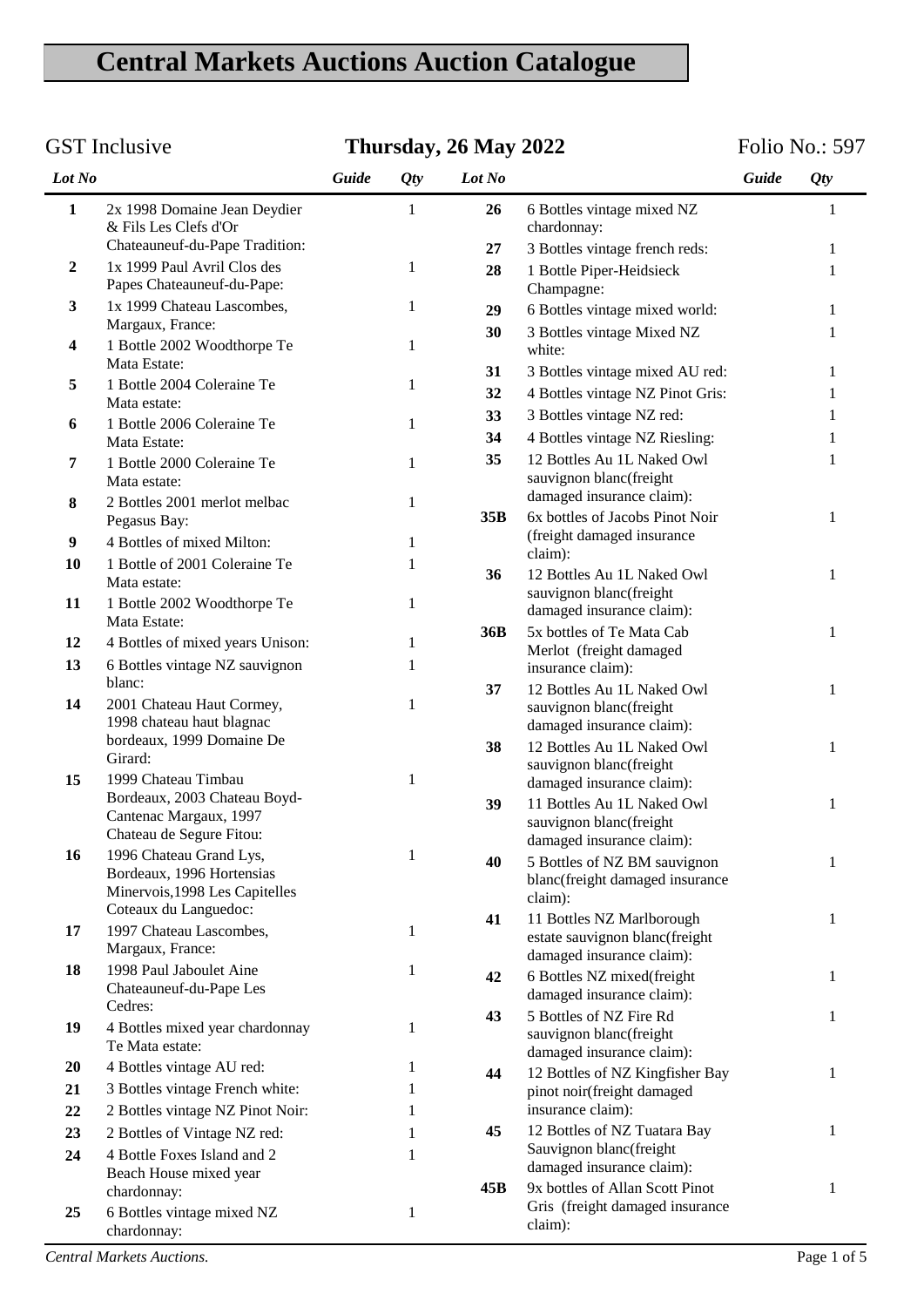| Lot No          |                                                                                                     | Guide | <i>Qty</i> | Lot No   |                                                                                             | Guide | Qty    |
|-----------------|-----------------------------------------------------------------------------------------------------|-------|------------|----------|---------------------------------------------------------------------------------------------|-------|--------|
| 46              | 11 Bottles of NZ ST Claire<br>pioneer block sauvignon                                               |       | 1          | 71       | Miscellaneous lost and damaged<br>goods:                                                    |       | 1      |
|                 | blanc(freight damaged insurance<br>claim):                                                          |       |            | 72       | Ninebot Kick scooter<br>faults(freight damaged insurance                                    |       | 1      |
| 46B             | 9x Bottles of Allan Scott Pinot<br>Gris (freight damaged insurance<br>claim):                       |       | 1          | 73       | claim):<br>Elac turntable damaged(freight                                                   |       | 1      |
| 47              | 11 Bottles NZ Whalebone Bay<br>Sauvignon blanc:                                                     |       | 1          | 74       | damaged insurance claim):<br>NEW Breville smart oven air<br>fryer(freight damaged insurance |       | 1      |
| 47B             | 9x bottles of Allan Scott Pinot<br>Gris (freight damaged insurance                                  |       | 1          | 75       | claim):<br>Miscellaneous lost and damaged                                                   |       | 1      |
| 47C             | claim):<br>9x bottles of Allan Scott Pinot<br>Gris (freight damaged insurance                       |       | 1          | 76       | goods:<br>NEW Gasmate 2 burner<br>stove(freight damaged insurance                           |       | 1      |
| 47 <sub>D</sub> | claim):<br>10x bottles of Spade Oak<br>Temparmillo (freight damaged                                 |       | 1          | 77       | claim):<br>New Softbait fishing rod(freight<br>damaged insurance claim):                    |       | 1      |
| 48              | insurance claim):<br>3.8 metre long church pew (ex<br>ST Andrews Lower Hutt):                       |       | 1          | 78       | Miscellaneous lost and damaged<br>goods:                                                    |       | 1      |
| 49<br>50        | 3 potted plants:<br>ornate plant stand:                                                             |       | 1<br>1     | 79       | New garden bed(freight<br>damaged insurance claim):                                         |       | 1      |
| 51<br>52        | Garden ornament:                                                                                    |       | 1          | 80       | 2 NEW DAMAGED air fryer<br>ovens(freight damaged insurance<br>claim):                       |       | 1      |
| 53              | Pair of concrete lion garden<br>ornaments:<br>Small garden bench:                                   |       | 1<br>1     | 81<br>82 | Assorted stamps:<br>NEW chair tent and station                                              |       | 1<br>1 |
| 54<br>55        | Copper planter:                                                                                     |       | 1          |          | port(freight damaged insurance<br>claim):                                                   |       |        |
| 56              | Glazed plant pot:<br>retro chair and floor lamp:                                                    |       | 1<br>1     | 83       | outdoor bench seat:                                                                         |       | 1      |
| 57              | Vintage Vladimir Tretchikoff<br>Chinese girl print:                                                 |       | 1          | 84       | 2 Vintage record players<br>(untested):                                                     |       | 1      |
| 58              | Large John Dekay "the red cape"<br>matador bull fighter print:                                      |       | 1          | 85<br>86 | Antique 2 draw library table:<br>Antique 2 draw library table:                              |       | 1<br>1 |
| 59              | Retro lamp and glass water set:                                                                     |       |            | 87       | 2 Ericsson wall phones:                                                                     |       | 1      |
| 60              | retro table:                                                                                        |       | 1          | 88       | Ericsson wall phone:                                                                        |       | 1      |
| 61              | Tile top coffee table:                                                                              |       | 1          | 89       | Victorian lamp shade:                                                                       |       | 1      |
| 62              | Art Nouveau lead light<br>sideboard with display cabinet:                                           |       | 1          | 90<br>91 | Epsom sure color T5000 printer<br>with cartridges:<br>Oak glory box:                        |       | 1<br>1 |
| 63              | 3 plants in pots:                                                                                   |       | 1          | 92       | Modern TV stand:                                                                            |       | 1      |
| 64              | NEW Rog strix gaming<br>monitor(freight damaged                                                     |       | 1          | 93       | Veon TV with remote:                                                                        |       | 1      |
|                 | insurance claim):                                                                                   |       |            | 94       | Coomber PA cassette recorder                                                                |       | 1      |
| 65              | Delonghi espresso machine                                                                           |       | 1          |          | and binoculars:                                                                             |       |        |
|                 | condition unknown(freight                                                                           |       |            | 95       | Table and 4 chairs:                                                                         |       | 1      |
|                 | damaged insurance claim):                                                                           |       |            | 96       | Garden tools:                                                                               |       | 1      |
| 66              | NEW spiderman bike(freight<br>damaged insurance claim):                                             |       | 1          | 97       | Echo petrol weed eater<br>(untested):                                                       |       | 1      |
| 67              | NEW H510 elite compact mid<br>tower(freight damaged insurance                                       |       | 1          | 98       | Water blaster:                                                                              |       | 1      |
|                 | claim):                                                                                             |       |            | 99       | 3 Boxes of New LED                                                                          |       | 1      |
| 68              | NEW Dyson V15 vacuum<br>cleaner(freight damaged                                                     |       | 1          |          | bulbs(freight damaged insurance<br>claim):                                                  |       |        |
|                 | insurance claim):                                                                                   |       |            | 100      | 3 Boxes of NEW LED<br>bulbs(freight damaged insurance                                       |       | 1      |
| 69              | NEW shoes and clothes(freight                                                                       |       | 1          |          | claim):                                                                                     |       |        |
| 70              | damaged insurance claim):<br>NEW duvet blanket and food<br>bag(freight damaged insurance<br>claim): |       | 1          | 101      | 3 Boxes of NEW LED<br>bulbs(freight damaged insurance<br>claim):                            |       | 1      |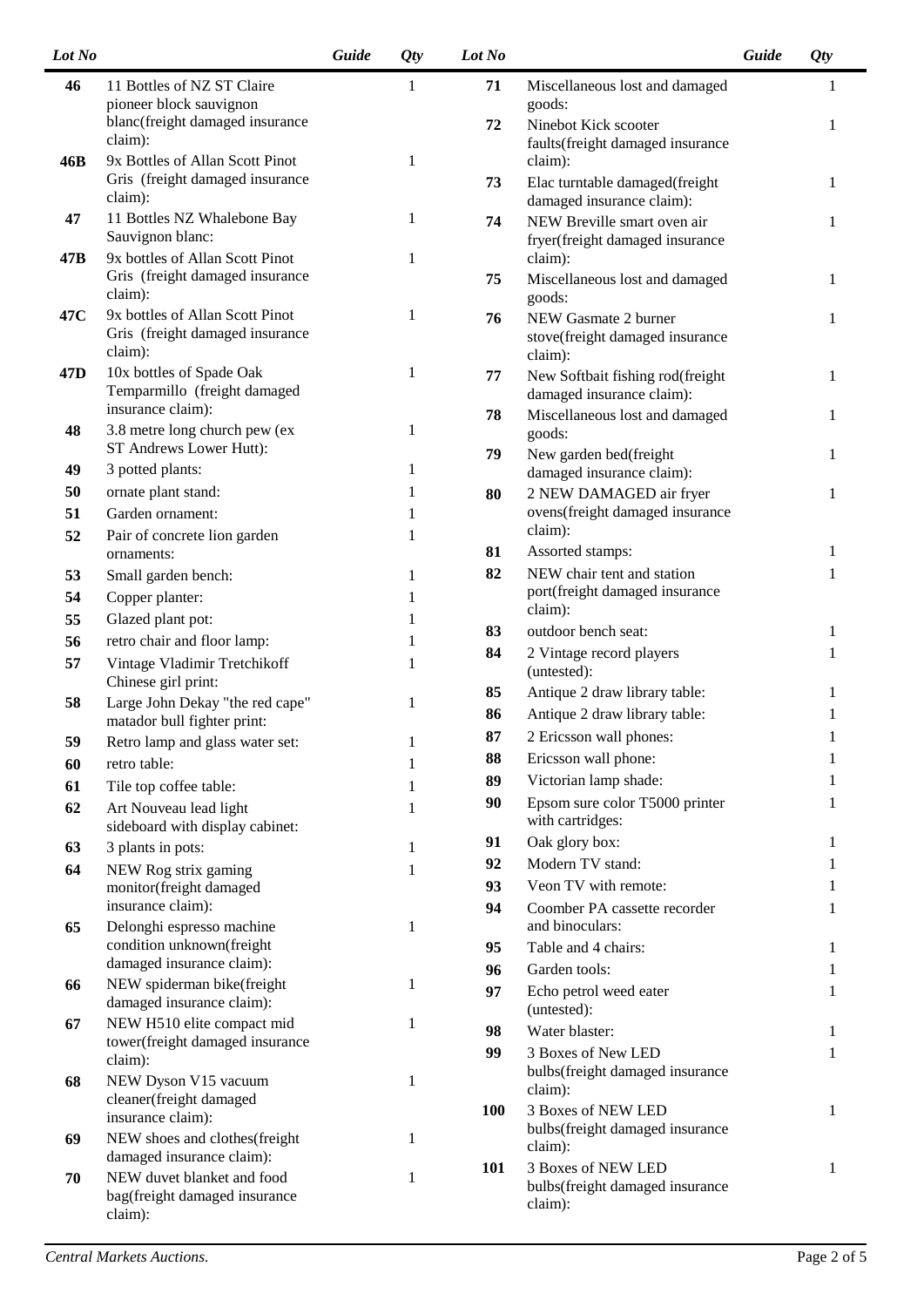| Lot No     |                                                              | Guide | Qty | Lot No     |                                                              | Guide | Qty |
|------------|--------------------------------------------------------------|-------|-----|------------|--------------------------------------------------------------|-------|-----|
| 102        | 2 Boxes of NEW LED                                           |       | 1   | 138E       | Plastic Ute box:                                             |       | 1   |
|            | bulbs(freight damaged insurance                              |       |     | 138F       | Werner ladder:                                               |       |     |
|            | claim):                                                      |       |     | 138G       | Emergency kit on trolley:                                    |       |     |
| 103        | Tap and die sets and army box:                               |       | 1   | 138H       | Emergency kit on trolley:                                    |       |     |
| 104        | Vintage tools:                                               |       | 1   | 138J       | concrete mixer:                                              |       |     |
| 105        | 2 Boxes of NEW starters(freight<br>damaged insurance claim): |       | 2   | 138K       | Industrial adjustable ladder:                                |       |     |
| 106        | Box of NEW bulbs(freight                                     |       | 1   | 138L       | Water blaster on trailer:                                    |       |     |
|            | damaged insurance claim):                                    |       |     | 138M       | 4 Spill kits:                                                |       |     |
| 107        | 2 Boxes of NEW tubes(freight                                 |       | 1   | 139        | Bunk beds:                                                   |       |     |
|            | damaged insurance claim):                                    |       |     | <b>140</b> | Garden tools and vac:                                        |       |     |
| 108        | 2 Boxes of NEW tubes(freight<br>damaged insurance claim):    |       | 1   | 141        | New headboard and desk(freight<br>damaged insurance claim):  |       |     |
| 109        | 2 Boxes of NEW LED                                           |       | 1   | 142        | Garden tools and push mower:                                 |       | 1   |
|            | bulbs(freight damaged insurance                              |       |     | 143        | Single bed:                                                  |       |     |
|            | claim):                                                      |       |     | 144        | Fold up bed:                                                 |       |     |
| <b>110</b> | Box of NEW tubes(freight<br>damaged insurance claim):        |       | 1   | 145        | Merida bike (unroadworthy) (E):                              |       |     |
| 111        | Box of NEW LED bulbs(freight                                 |       | 1   | 146        | queen bed:                                                   |       |     |
|            | damaged insurance claim):                                    |       |     | 147        | 8x 10 pack of apple cider                                    |       | 1   |
| 112        | Box of NEW halogen                                           |       | 1   |            | (freight damaged insurance                                   |       |     |
|            | bulbs(freight damaged insurance                              |       |     |            | claim):                                                      |       |     |
|            | claim):                                                      |       |     | 148        | 8x 10 pack of apple cider<br>(freight damaged insurance      |       | 1   |
| 113        | Dive regulator and bag:                                      |       | 1   |            | claim):                                                      |       |     |
| 114        | Wall hanging vanity:                                         |       | 1   | 149        | 8x 10 pack of apple cider                                    |       | 1   |
| 115        | NEW bath:                                                    |       | 1   |            | (freight damaged insurance                                   |       |     |
| 116        | Mahogany Table and 6 chairs:                                 |       | 1   |            | claim):                                                      |       |     |
| 117        | Pottery and china:                                           |       | 1   | 150        | 8 dozen export gold (freight                                 |       | 1   |
| 118        | Table and 4 chairs:                                          |       | 1   |            | damaged insurance claim):                                    |       |     |
| 119        | Garage door opener (untested):                               |       | 1   | 151        | 8 dozen export gold (freight<br>damaged insurance claim):    |       |     |
| 120        | Power tools (untested):                                      |       |     | 152        | 7 dozen export gold (freight                                 |       | 1   |
| 121        | Small fridge:                                                |       | 1   |            | damaged insurance claim):                                    |       |     |
| 122        | 2 Boxes of tools:                                            |       |     | 153        | assorted soft drinks (freight                                |       | 1   |
| 123        | Tool box and tools:                                          |       | 1   |            | damaged insurance claim):                                    |       |     |
| 124        | Panasonic microwave:                                         |       | 1   | 154        | tui larger and beer (freight                                 |       | 1   |
| 125        | delonghi gas heater and bottles:                             |       | 1   |            | damaged insurance claim):                                    |       |     |
| 126        | Fisher and Paykel washing<br>machine (untested):             |       | 1   | 155        | tui rtds (freight damaged<br>insurance claim):               |       | 1   |
| 127        | Ladder and push mower:                                       |       | 1   | 156        | 6x 10 malibu and cola (freight                               |       | 1   |
| 128        | NEW 3.8m telescopic<br>ladder(freight damaged                |       | 1   | 157        | damaged insurance claim):<br>old mout cider (freight damaged |       | 1   |
|            | insurance claim):                                            |       |     |            | insurance claim):                                            |       |     |
| 129        | Mitsubishi fridge freezer:                                   |       | 1   | 158        | cans of modelo beer (freight                                 |       | 1   |
| 130        | Ladder:                                                      |       | 1   |            | damaged insurance claim):                                    |       |     |
| 131        | Old upright freezer:                                         |       | 1   | 159        | 8 dozen Heineken (freight                                    |       | 1   |
| 132        | Trolley jack:                                                |       | 1   |            | damaged insurance claim):                                    |       |     |
| 133        | NEW shower tray:                                             |       | 1   | 160        | 8 dozen Heineken (freight                                    |       | 1   |
| 134        | Fisher and Paykel dryer:                                     |       | 1   | 161        | damaged insurance claim):<br>8 dozen Heineken (freight       |       | 1   |
| 135        | Fisher and Paykel dryer:                                     |       | 1   |            | damaged insurance claim):                                    |       |     |
| 136        | Stepladder:                                                  |       | 1   | 162        | 12 rich cream liqueur (freight                               |       | 1   |
| 137        | Fisher and Paykel washing                                    |       | 2   |            | damaged insurance claim):                                    |       |     |
|            | machine:                                                     |       |     | 163        | 8 dozen sol (freight damaged                                 |       | 1   |
| 138        | Dog kennel:                                                  |       | 1   |            | insurance claim):                                            |       |     |
| 138B       | Mobile metal storage box:                                    |       | 1   | 164        | 8 dozen tiger (freight damaged<br>insurance claim):          |       | 1   |
| 138C       | Industrial fan:                                              |       | 1   |            |                                                              |       |     |
| 138D       | Industrial heater:                                           |       |     |            |                                                              |       |     |

*Central Markets Auctions.* Page 3 of 5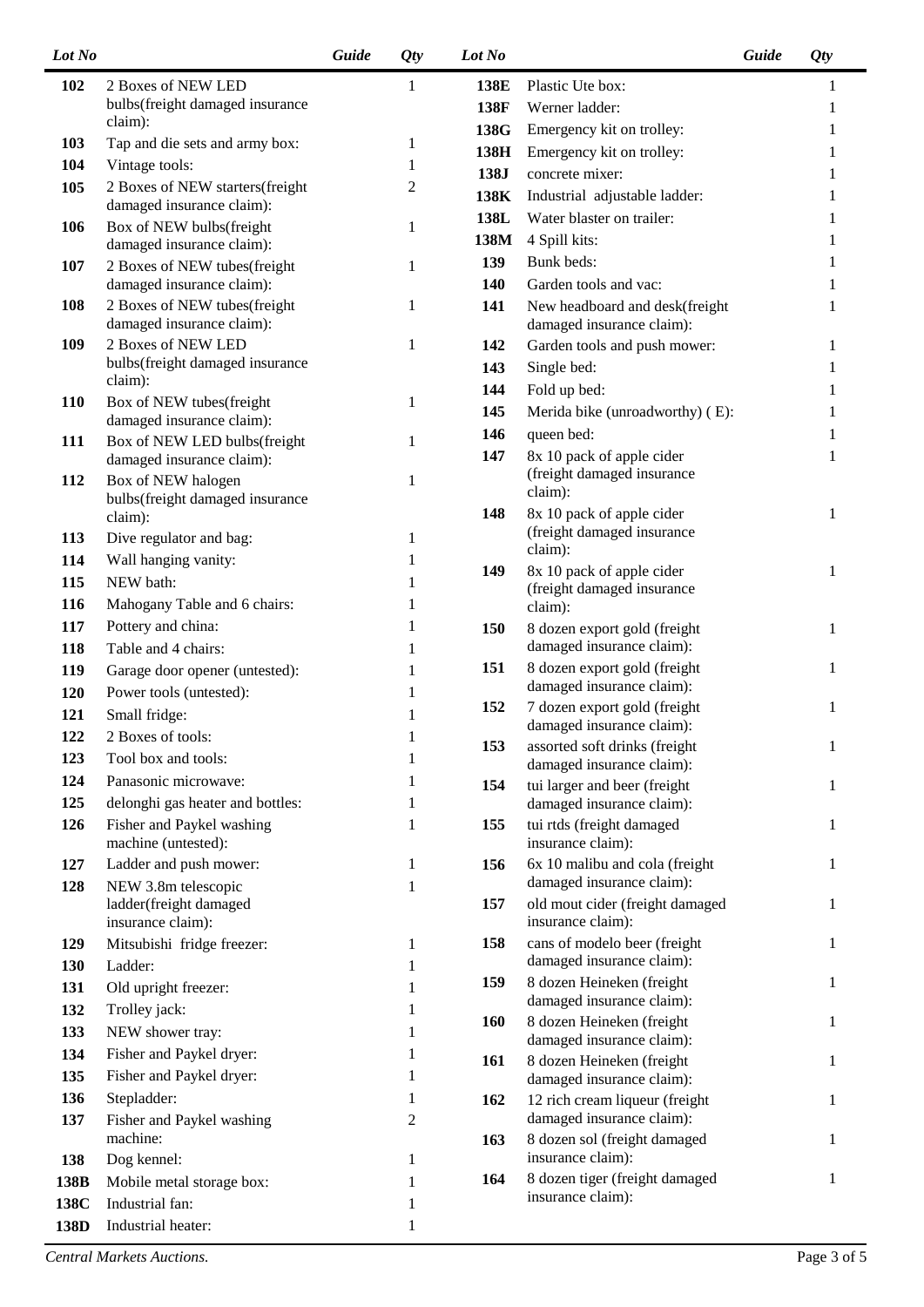| Lot No |                                                                   | Guide | <i>Qty</i>   | Lot No     |                                                           | Guide | <i>Qty</i>   |
|--------|-------------------------------------------------------------------|-------|--------------|------------|-----------------------------------------------------------|-------|--------------|
| 165    | 8 dozen hazy pale ale (freight<br>damaged insurance claim):       |       | 1            | 188        | 8 dozen odd company odd<br>company rtd (freight damaged   |       | 1            |
| 166    | 8 dozen sol (freight damaged<br>insurance claim):                 |       | $\mathbf{1}$ | 189        | insurance claim):<br>8 dozen export 33 (freight           |       | $\mathbf{1}$ |
| 167    | 24 pack of kraken spiced rum &                                    |       | 1            |            | damaged insurance claim):                                 |       |              |
|        | cola (freight damaged insurance<br>claim):                        |       |              | 190        | 8 dozen sol (freight damaged<br>insurance claim):         |       | 1            |
| 168    | 24 pack of kraken spiced rum &<br>cola (freight damaged insurance |       | 1            | 191        | 8 dozen tiger (freight damaged<br>insurance claim):       |       | 1            |
| 169    | claim):<br>box of Swedish style cider                             |       | 1            | 192        | 8 dozen sol (freight damaged<br>insurance claim):         |       | 1            |
|        | (freight damaged insurance<br>claim):                             |       |              | 193        | assorted mixed beer (freight<br>damaged insurance claim): |       | 1            |
| 170    | 5 bottles of fortified wine<br>(insurance claim):                 |       | 1            | 196        | Vase and floor lamp:                                      |       | 1            |
| 171    | 1 dozen Montana sav wine                                          |       | 1            | 197        | Sofa bed:                                                 |       | 1            |
|        | (freight damaged insurance                                        |       |              | 198        | 2 stands:                                                 |       | 1            |
| 172    | claim):<br>6 dozen monteiths original                             |       | 1            | 199        | Cane table and 4 chairs and side<br>table:                |       | 1            |
|        | (freight damaged insurance                                        |       |              | 200        | Wine racks:                                               |       | 1            |
|        | claim):                                                           |       |              | 201        | Fur coat:                                                 |       | 1            |
| 173    | 6 dozen monteiths original                                        |       | 1            | 202        | 4 fold up chairs:                                         |       | 1            |
|        | (freight damaged insurance<br>claim):                             |       |              | 203        | 2 Mirrors:                                                |       | 1            |
| 174    | 6 dozen Monteith's radler                                         |       | 1            | 204        | 2 Record players (untested):                              |       | 1            |
|        | (freight damaged insurance                                        |       |              | 205        | Childs type writer:                                       |       | 1            |
|        | claim):                                                           |       |              | 206        | Shelf of assorted:                                        |       | 1            |
| 175    | 6 dozen monteiths radler (freight                                 |       | 1            | 207        | shelf of assorted:                                        |       | 1            |
|        | damaged insurance claim):                                         |       |              | 208        | 2 Mirrors and painting:                                   |       | 1            |
| 176    | 6 dozen Monteith's radler                                         |       | $\mathbf{1}$ | 209        | Mirror:                                                   |       | 1            |
|        | (freight damaged insurance<br>claim):                             |       |              | 210        | Kenwood chef and attachments:                             |       | 1            |
| 177    | 6 dozen Monteith's radler                                         |       | 1            | 211        | assorted homewares:                                       |       | 1            |
|        | (freight damaged insurance                                        |       |              | 212        | Deonghi espresso machine:                                 |       | 1            |
|        | claim):                                                           |       |              | 213<br>214 | lidded cooking pot:<br>ceiling lights:                    |       | 1            |
| 178    | 6 swappa crates of export gold                                    |       | 1            | 215        | Boxes of assorted:                                        |       | 1            |
|        | (freight damaged insurance<br>claim):                             |       |              | 216        | Small TV stand:                                           |       | 1            |
| 179    | 6 swappa crates of tui (freight                                   |       | 1            | 217        | 2 tier side table:                                        |       | 1            |
|        | damaged insurance claim):                                         |       |              | 218        | Bedroom set:                                              |       | 1            |
| 180    | 8 dozen tiger (freight damaged                                    |       | 1            | 219        | Assorted glass and crystal:                               |       | 1            |
|        | insurance claim):                                                 |       |              | 220        | 3 Bird cages:                                             |       | 1            |
| 181    | 8 dozen Monteith's pale ale                                       |       | 1            | 221        | Kids DVDs and stand:                                      |       | T            |
|        | (freight damaged insurance<br>claim):                             |       |              | 222        | 4 Vintage fold up chairs:                                 |       |              |
| 182    | 3 swappa crates of export gold                                    |       | 1            | 223        | Golf club set:                                            |       | 1            |
|        | (freight damaged insurance                                        |       |              | 224        | Office chair:                                             |       | 1            |
|        | claim):                                                           |       |              | 225        | 2 Bar stools and coffee table:                            |       | 1            |
| 183    | 3 swappa crates of tui (freight                                   |       | 1            | 226        | Miele vacuum cleaner:                                     |       | 1            |
|        | damaged insurance claim):                                         |       |              | 227        | Guitar amp:                                               |       | 1            |
| 184    | 6 dozen Monteith's summer ale<br>(freight damaged insurance       |       | 1            | 228        | Scotch chest:                                             |       | 1            |
|        | claim):                                                           |       |              | 229        | Logitech speakers:                                        |       | 1            |
| 185    | 5 dozen monteiths ipa (freight                                    |       | 1            | 230        | Scotch chest:                                             |       | 1            |
|        | damaged insurance claim):                                         |       |              | 231        | Montero remote controlled car:                            |       | 1            |
| 186    | 6 dozen monteiths original<br>(freight damaged insurance          |       | 1            | 232        | Tall boy and pair of bedside<br>cabs:                     |       | 1            |
| 187    | claim):<br>assorted mixed beer (freight                           |       | 1            | 233        | Bernina 801 sewing machine<br>and cabinet:                |       | 1            |
|        | damaged insurance claim):                                         |       |              | 234        | Record rack and lps:                                      |       |              |

*Central Markets Auctions.* Page 4 of 5